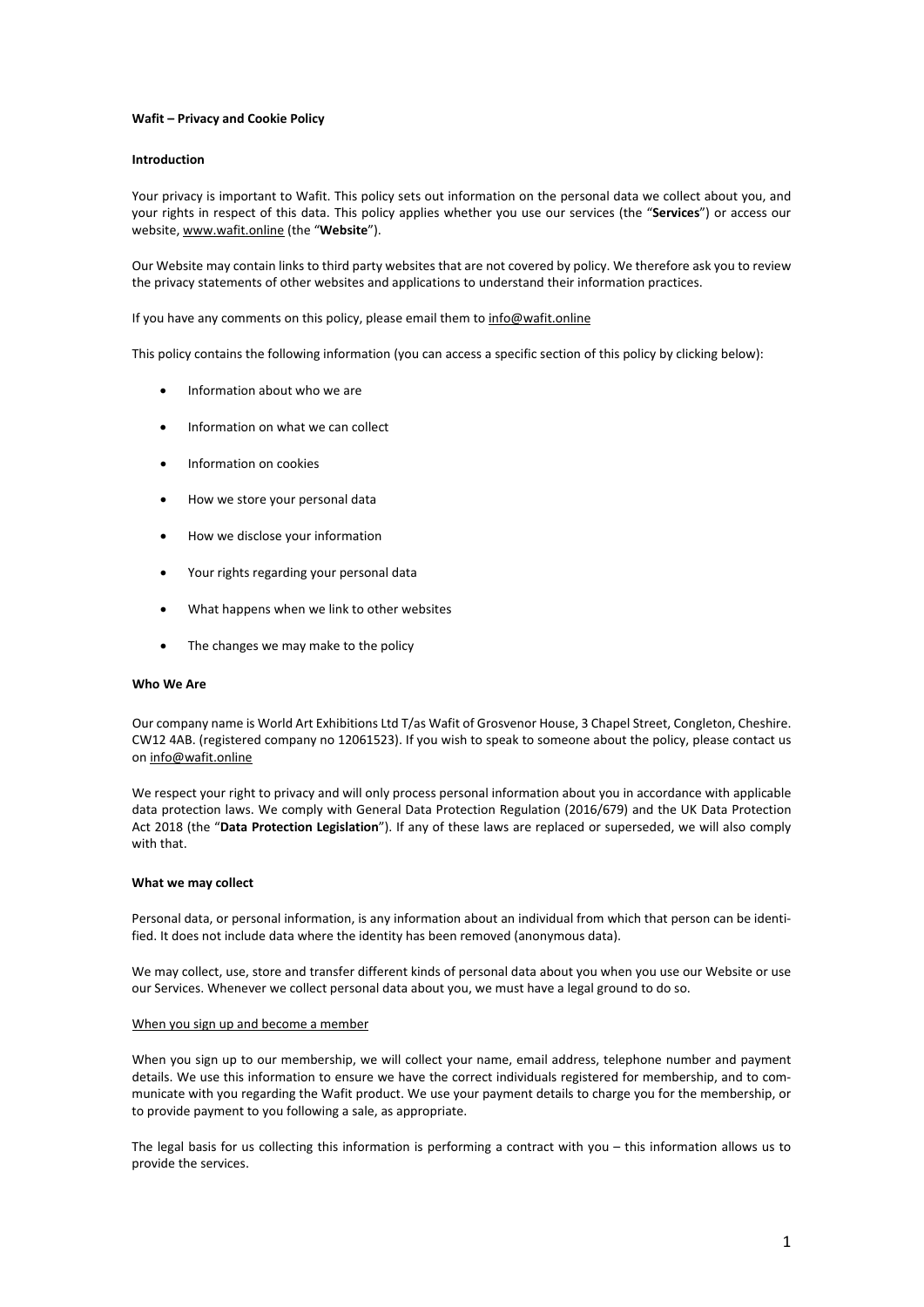We may ask you whether you want to opt-in to our marketing information. If you say yes to this, we will use your email address to provide you with marketing information about our products and services. Our legal basis for this is that you have provided your consent. You can withdraw your consent at any time by contacting us at [info@wafit.online](mailto:info@wafit.online)

# When you interact with the Website

When you use our Website, we may collect some technical information about your company, browsing behaviour and patterns. We may collect this information by cookies, server logs and other similar technologies. We use this information to improve our Website and ensure you have a good experience on our Website. Our legal basis for this is legitimate interest to provide a high quality experience to our visitors and customers.

# **Information on cookies**

We use cookies in accordance with the Privacy and Electronic Communications Regulations (implementing the EU Directive 2002/58/EC).

Cookies are small text files placed on your device when you visit our site and are used to make the users experience more efficient. We are able to store cookies on your computer where they are necessary for the operation of the site however, for non-essential cookies we need your permission.

We use cookies to distinguish users and to improve our Website. We analyse how you use our Website, and we look at aggregate statistics about your usage, and how others use our Website. We collect certain information from these cookies, and this includes information about your IP address, your location when you access the Website, the date and time you access the Website, the language you use and the type of browser you use.

We do not track individual users or use cookies to identify individuals. We use cookies to recognise you and your preferences, improve our site's performance and collect analytical information for ourselves and our business partners. Without the knowledge gained we would not be able to provide the service we do.

These are the types of cookies we use.

- 'Session cookies' allow us to track your actions during a single browsing session, but they do not remain on your device afterwards
- 'Persistent cookies' remain on your device between sessions. We use them to authenticate you and to remember your preferences. We can also use them to balance the load on our servers and improve your experience on our Website

Session and persistent cookies can be either first or third party cookies. A first-party cookie is set by the website being visited; a third-party cookie is set by a different website. Both types of cookie may be used by us or our business partners.

The third party cookies we use are:

• Google Analytics – this is a web analytics service provided by Google, Inc. The cookies used by Google Analytics help us to analyse how users use our Website and to count the number of people who use it. Google Analytics stores your IP address anonymously. Google does not associate your IP address with any personally identifiable information

All our cookies are categorised by the role they fulfil on our Website:

- a. **Strictly Necessary**: these are essential to enable you to move around our Website and use features such as secure services. Without these cookies such services could not be provided;
- b. **Functionality**: allow the Website to remember your choices and to personal certain features. These cookies may be anonymised and cannot track your browsing activity on other websites; and
- c. **Performance**: collect information as to how users use the Website. These cookies don't collect information that identifies a visitor. The information collected is aggregated and used to improve our Website.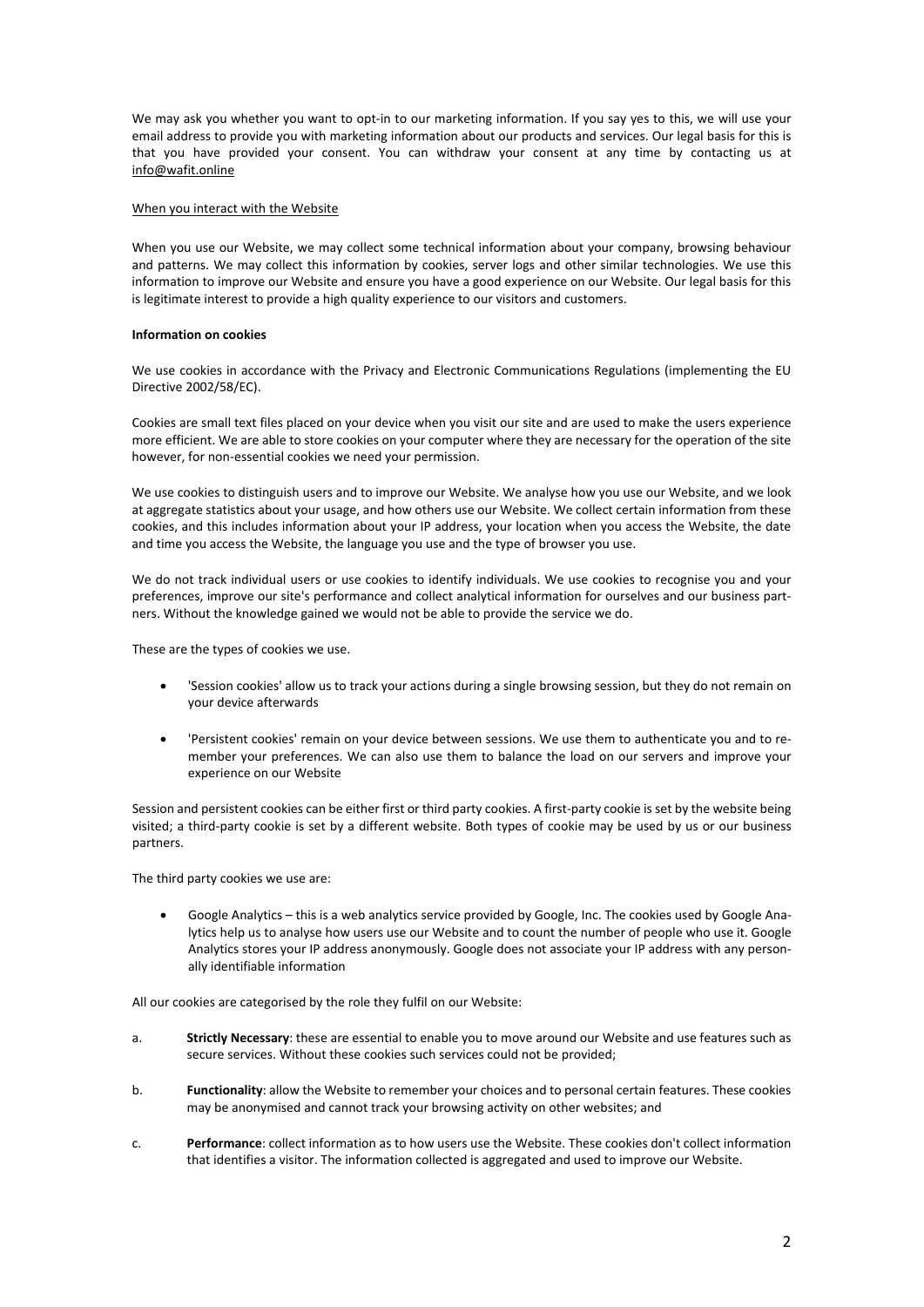d. None of the cookies employed are classified as Behavioural Targeting.

We will always ask for your consent to use non-essential cookies. You are free to withhold consent to this, but it means that we might not be able to provide the full Website experience to you, including some elements of video advertising.

If at any time you wish to disable our cookies, you may do so through the settings on your browser, or whenever the pop-up appears on our Website (each time you access the Website).

### **How we store your personal data**

We store all your personal data on our servers within the United Kingdom.

We may transfer your collected data to storage outside the European Economic Area (EEA). It may be processed outside the EEA to fulfil your order and to receive our services and deal with payment. If we do store or transfer data outside the EEA, we will take all reasonable steps to ensure that your data is treated as safely and securely as it would be within the EEA.

This means that sometimes we may need to use legally binding contractual terms between us and any third parties we engage with and the use of the EU-approved Model Contractual Arrangements.

Where we use providers based in the US, we may transfer data to them if they are part of the Privacy Shield which requires them to provide similar protection to personal data shared between the Europe and the US. For further details, see the European Commission: EU-US Privacy Shield.

Data security is of great importance to us, and to protect your data we have put in place suitable physical, electronic and managerial procedures to safeguard and secure data collected through our Website. In addition, we limit access to your personal data to those employees, agents, contractors and other third parties who have a business need to know. They will only process your personal data on our instructions, and they are subject to a duty of confidentiality.

We will still be responsible for protection of your personal data, even where we have transferred it outside the EEA.

We regularly review our data retention obligations to ensure we are not retaining data for longer than we are legally obliged to.

### **How we disclose your information**

We may disclose your information in the following cases:

- If we want to sell our business, or our company, we can disclose it to the potential buyer
- We can disclose it to other businesses in our group, as defined in the Companies Act 2006
- We can disclose it if we have a legal obligation to do so, or in order to protect other people's property, safety or rights
- We can exchange information with others to protect against fraud or credit risks

We may contract with third parties/subcontractors to supply services to you on our behalf. These include cloud services used to send emails and technology providers that assist in providing services to you.

# **Your rights**

When you provide us with personal data, you have certain legal rights, and these include:

- To request access to, deletion of or correction of, your personal data held by us at no cost to you
- To request that your personal data be transferred to another person (data portability)
- To be informed of what data processing is taking place